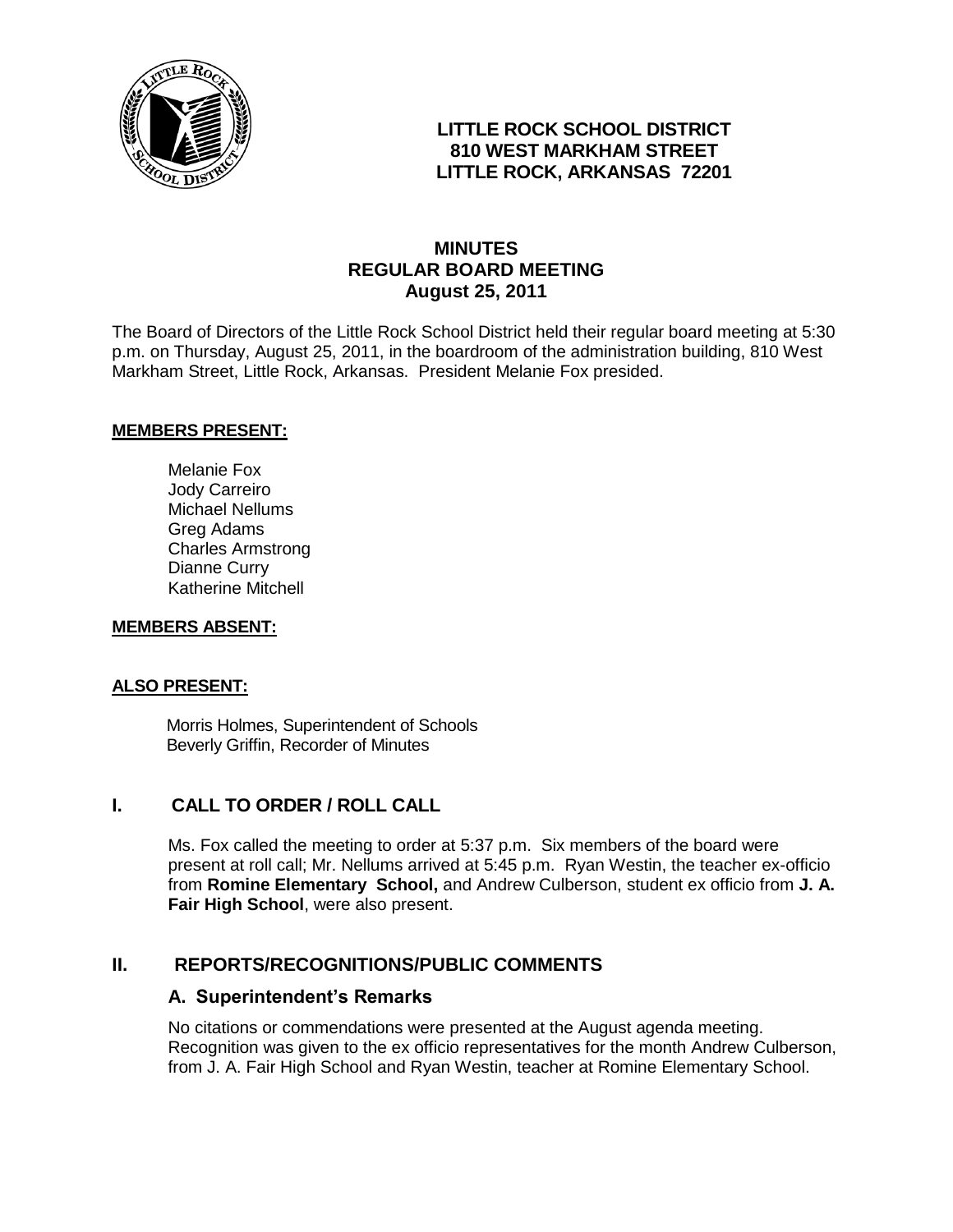Board Meeting August 25, 2011 Page 2

# **B. Remarks from Citizens**

There were no citizens' comments.

# **C. Legal Update**

Chris Heller provided information regarding the upcoming oral arguments in the appeal of Judge Miller's decisions in the desegregation lawsuit. Mr. Heller and Dr. Holmes will travel to St. Louis on September 19, 2011 for the 2:00 p.m. hearing in the Eighth Circuit Court of Appeals.

Mr. Heller also briefly reviewed a decision from Judge Price Marshall who agreed with the LRSD's position in the M-M transfer funding decision from Judge Miller. He reminded the board of the district's motion to enforce the 1989 settlement agreement which argued the state had violated agreements on the continuing unconditional approval of charter schools. Even though the LRSD was granted unitary status, we still have standing on the issues of the 1989 agreement. He reported we have been given until January to effect discovery and Judge Marshall agreed we are entitled to information requested from the state on charter schools. The oral arguments are set for March 29, 2012.

Mr. Heller briefed the board on the settlement of a lawsuit by employees who were affected by a previous districtwide administrative reorganization. He reported the judge had declared summary judgment and dismissed the case. Other pending legal actions include a case from a group of employees in the maintenance department, a few individual employee grievances, and a liability issue where a student fell from the back of a school bus. As those cases progress, updates will be provided to the board.

## **D. Donations of Property**

The board was asked to approve the receipt of recent donations to the district. Student ex officio Andrew Culberson read the donations. Mr. Armstrong made a motion to accept; Ms. Curry seconded the motion and it **carried unanimously**.

| <b>SCHOOL/DEPARTMENT</b> | <b>ITEM</b> | <b>DONOR</b> |
|--------------------------|-------------|--------------|
|                          |             |              |

Windstream Corporation

#### **DONATIONS**

with Quiz Bowl competition

Gifted Programs / LRSD Quiz Bowl | \$2,500.00 to offset costs associated

## **E. Little Rock PTA Council**

Henri Smothers, PTA Council president, announced the first council meeting of the year to be held on September 13, at 11:30 a.m. The meeting will be held in the administration building board room, and principals, PTA presidents and one other representative from each school are invited to attend.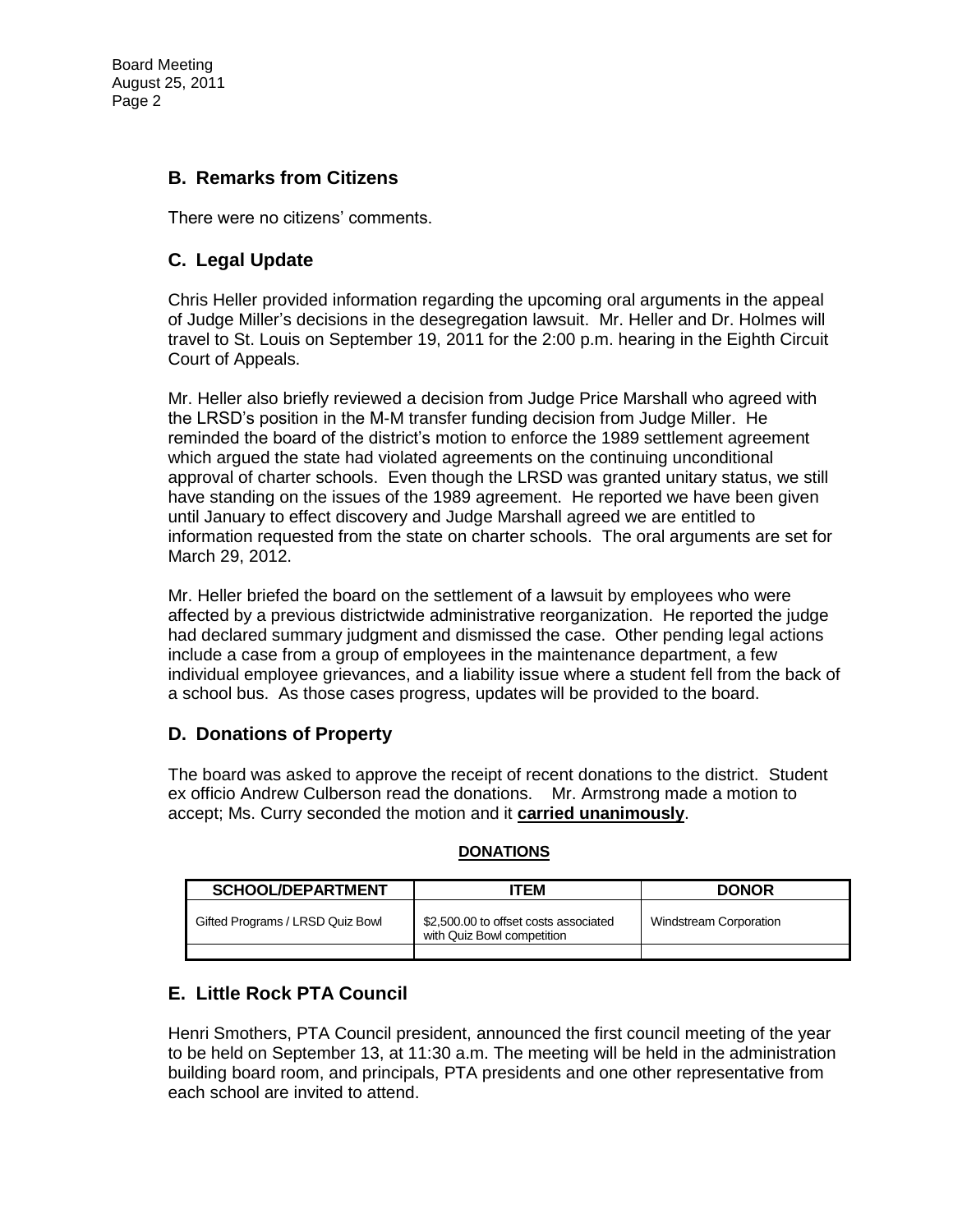Ms. Smothers read from a large poster promoting the PTA and the importance of membership in the PTA. She encouraged the audience to join the PTA at their local school or at another LRSD school.

# **F. Little Rock Education Association**

Cathy Kohler thanked Dr. Holmes and Ms. Fox for attending the recent open house at the new offices of the LREA. Ms. Kohler expressed appreciation for the new leadership at J. A. Fair High School and publicly congratulated Principal Jeremy Owoh on the improvements being made at Fair.

After Ms. Kohler's comments, Dr. Holmes introduced Mr. Owoh and invited him to make comments to the board.

# **III. REPORTS AND COMMUNICATIONS**

# **A. Remarks from Board Members**

Ms. Curry welcomed the members of the audience. She thanked the summer school teachers and employees for their contributions over the summer and she expressed excitement for the upcoming school year.

Mr. Adams discussed the changes being made across the district as budgetary reductions are realized. He acknowledged those who have expressed concern about the reductions in staff and thanked them for paying attention to the reasons why these changes are being made. The decisions being made by the board are directly related to the available resources and the possibility of a reduction in state desegregation funding. He pledged the board would work toward a realistic budget and seek ways to meet the expectations of the strategic plan.

Mr. Nellums thanked Shoutell Richardson, principal at Chicot, for the work being done at that school. He also thanked Mr. Owoh, principal at J. A. Fair, and Ericka McCarroll, principal at Bale Elementary School. He reported visiting Bale on the Saturday before school opened when teachers and staff members met parents and students. He closed by introducing Senator Joyce Elliott and thanking her for visiting with him regarding the Promise Neighborhood initiative.

Mr. Carreiro welcomed students and teachers to the new school year. As a reminder he read the board's goals for this school year.

- Planning and implementation of  $3<sup>rd</sup>$  grade reading initiative
- Evaluation and alignment for superintendent and staff to help with organizational structure
- Middle School improvement and reform
- Improving board and superintendent relationships
- Development of a PR plan to help encourage and support community and parental involvement

Mr. Armstrong acknowledged the challenges faced in getting the community and parents involved in the schools. He promised the board would face the challenges head on and work to resolve the divisions in the community which keep people from wanting to be involved.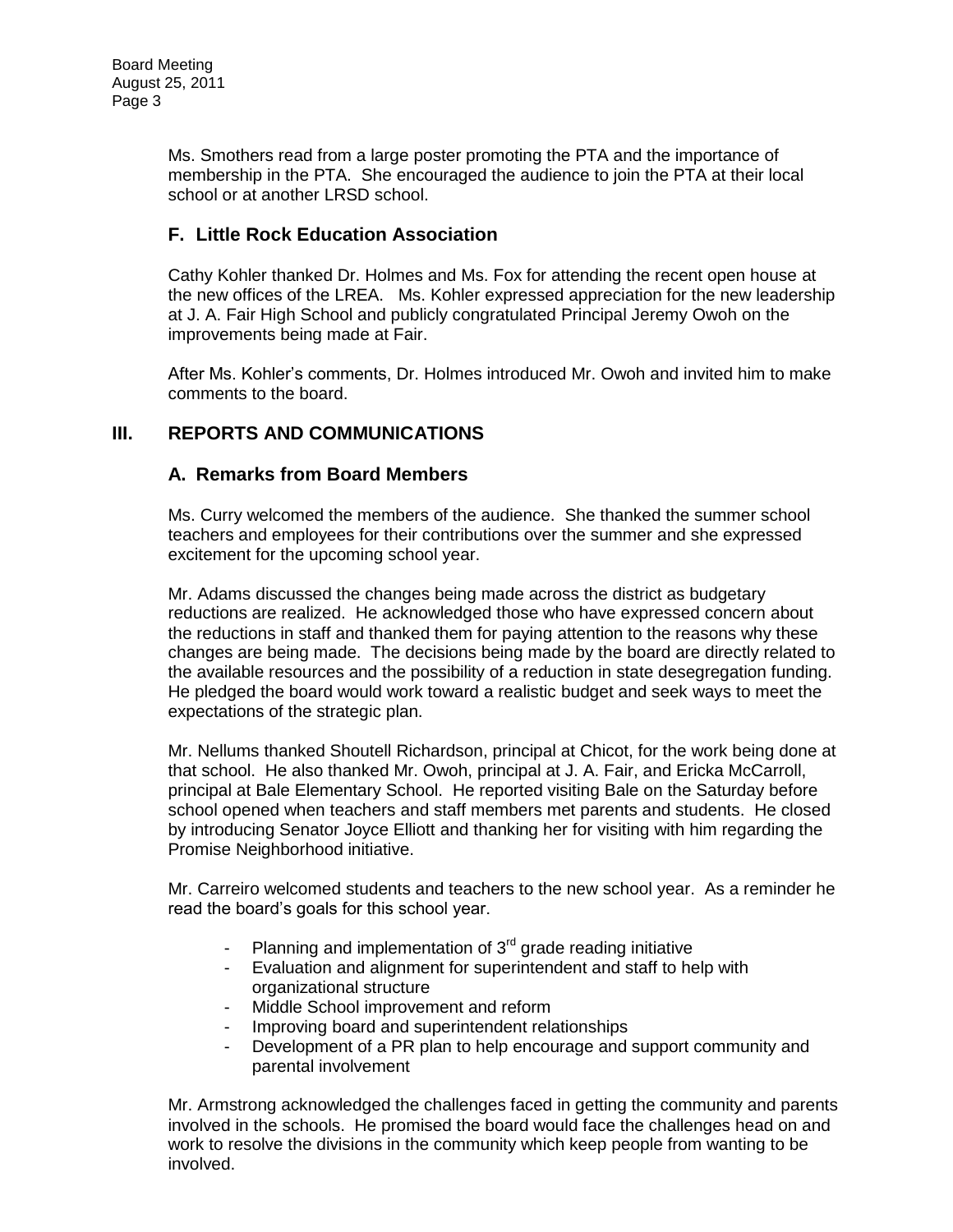Dr. Mitchell had a previous commitment and was scheduled to leave the meeting early. Mr. Nellums asked for a round of applause for Dr. Mitchell in recognition of her service to the LRSD. She had made the decision not to run for another term as the Zone 1 representative.

*Dr. Mitchell left the meeting at 6:20 p.m.*

Ms. Fox congratulated the schools and administration on a positive start to the school year.

# **B. District Data: Benchmark, EOC, AYP**

Mr. Glasgow provided a brief update on middle and high school math and literacy test results. No Child Left Behind legislation requires exams in literacy and math to students in grades three through eight and in high school courses in Algebra, Geometry and eleventh grade literacy. The results of these exams are used to determine if a district or school met an expected level of achievement or progress, better known as AYP, or adequate yearly progress. The district and school-by-school results report was attached to the agenda.

## **C. Realignment of Instructional Staff**

Mr. Glasgow provided information on the revised organizational structure for the district's instructional staff. The realignment will create a stronger line of accountability from the instructional staff to the associate superintendents and will provide additional support for the schools. A detailed report was attached to the board's agenda. No additional funding was requested, and no board action was required.

## **D. Quarterly Report Related to Board and District Goals**

Mr. Glasgow provided a quarterly progress report on the district goals and initiatives for information purposes. Mr. Burton will be further developing and presenting a detailed overview of the proposed improvement strategies for the southwest area schools, and in September a comprehensive review of the special education department and a revision of the processes used in special education will be presented.

## **E. Student Attendance and Enrollment**

Dr. Whitehorn and Mr. Burton provided a brief oral report on the issue of truancy reduction. Processes are being developed to further account for students who are chronically absent and implementation of measures to support student attendance will begin. They have been working with the district's truancy reduction commission to fully review and implement measures to increase attendance and provide support for students who need encouragement to stay in school.

# **F. Student Counseling and Referral Services**

Board members were provided a copy of a School and Community Resource Directory. The directory will be provided to each school, and will be posted on the LRSD website.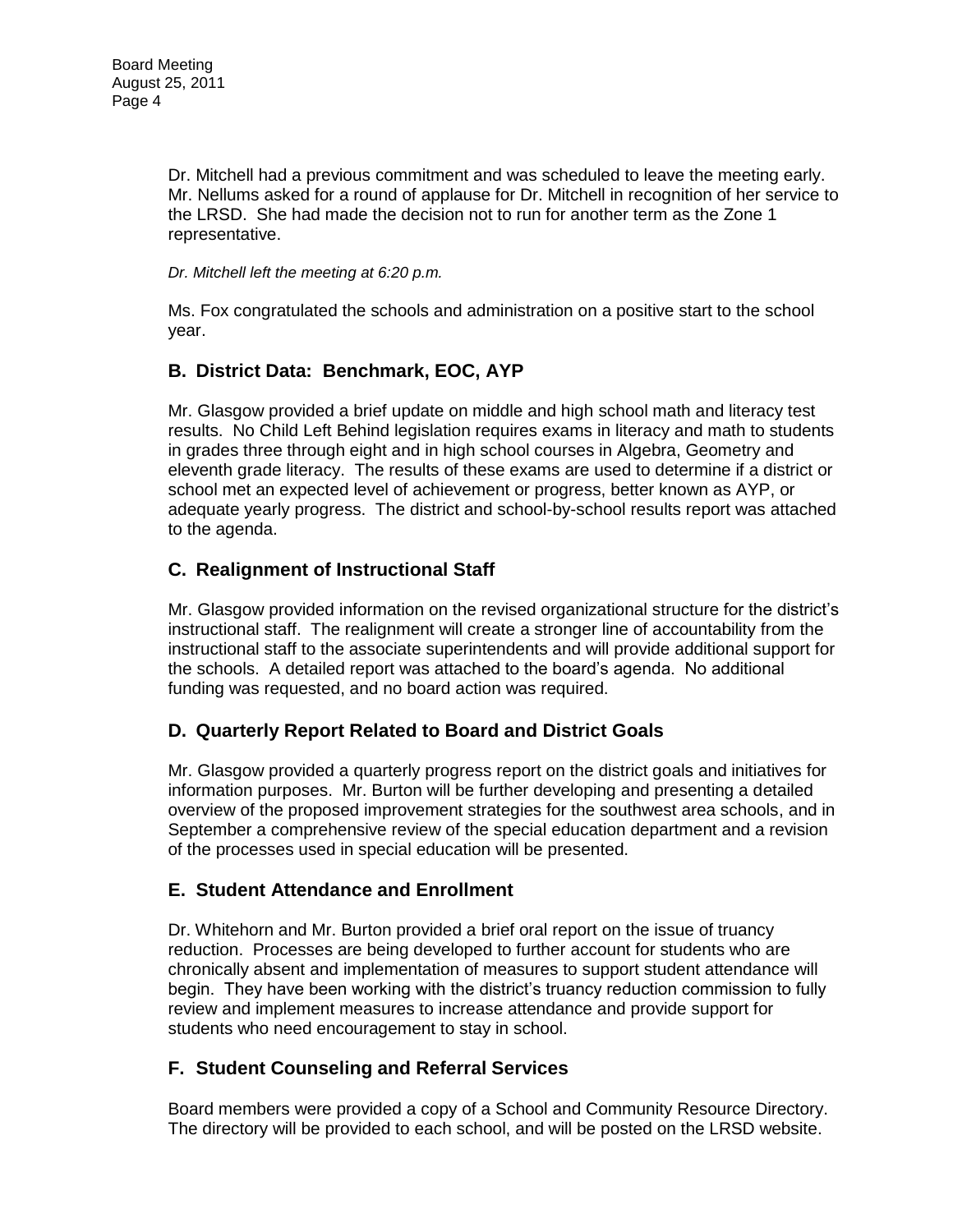## **G. Internal Auditors Report**

Mr. Becker's report was provided as part of the board's agenda.

# **IV. APPROVAL OF ROUTINE MATTERS**

#### **A. Minutes**

Minutes from the regular board meeting held on July 28, 2011, were presented for review and approval. Mr. Armstrong made a motion to approve the minutes as presented. Mr. Carreiro seconded the motion and it **carried unanimously**.

## **V. BOARD POLICY AND REGULATIONS REVIEW**

## **A. Second Reading: Board Policy JRCA – Replication of Information from a School's CCTV System, Second Reading**

Specific written procedures for reproducing footage from a school's closed circuit television system were developed and incorporated into Policy JRCA. The policy will provide clear guidelines for the proper use of reproductions from school security cameras and will ensure adherence to the FERPA regulations.

Mr. Carreiro moved to approve the policy on second reading. Mr. Armstrong seconded the motion and it **carried unanimously**.

*The board recessed briefly and resumed at 7:55 p.m.* 

## **VI. EDUCATIONAL SERVICES**

## **A. Approval of Contract for The Learning Institute**

The district has worked with The Learning Institute (TLI) since 2007 in an effort to improve academic achievement of all students through common interim assessments in literacy and mathematics. These assessments, known in the LRSD as SOAR (Student Online Assessment Report) are given four to five times per year and are patterned after the AR Benchmark and end-of-course examinations. These assessments provide an indication to educators about how well students are learning and whether there are areas of weakness for remediation prior to the high stakes testing.

A one year contract for TLI SOAR assessments in the amount of \$299,650 was recommended by the administration for approval. Mr. Carreiro made a motion to approve the recommendation. Ms. Curry seconded the motion, and it **carried unanimously**.

#### **B. Promise Neighborhoods MOU for UALR Grant Application**

UALR applied for and received a U. S. Department of Education Promise Neighborhood planning grant. The LRSD along with several other community partners have collaborated over the course of a year to develop a project design. Each of the partners was asked to submit a memorandum of understanding in support of the grant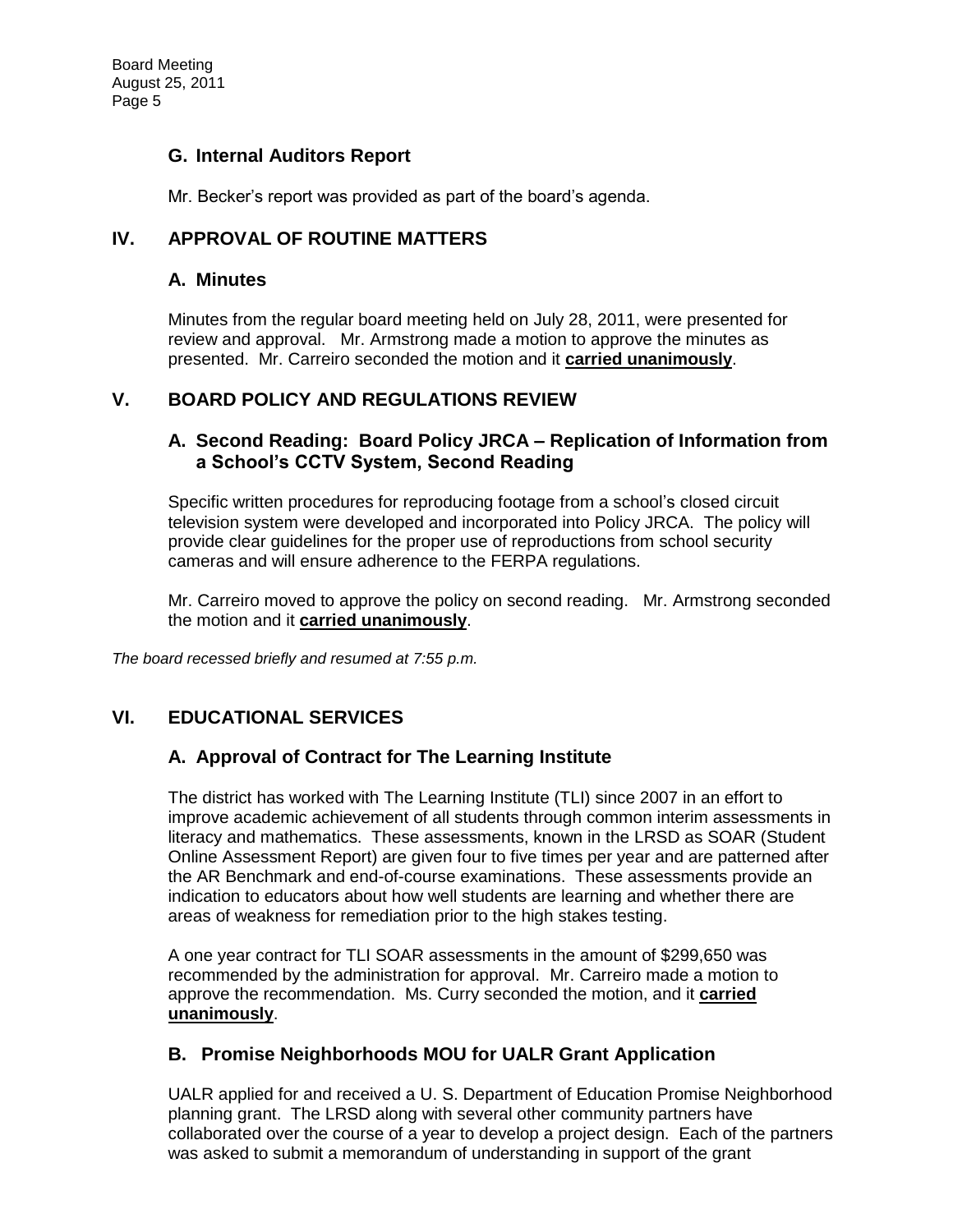submission as well as a description of their in-kind match. The LRSD M o U and fouryear description of the in-kind match were attached to the board's agenda.

Dr. Sadie Mitchell provided a brief overview in support of the application for submission on the partnership. Senator Joyce Elliott reviewed the commitment of the other partners involved in the grant and responded to questions from the board.

LRSD principals whose schools are within the Promise Neighborhood boundaries include Ericka McCarroll from Bale Elementary and Ann Blaylock from Hall High School. Both of them spoke in support of the initiative and pledged support for the success of the Promise Neighborhoods.

Mr. Armstrong moved to approve the recommended Memorandum of Understanding. Mr. Nellums seconded the motion and it **carried unanimously**.

#### **VII. HUMAN RESOURCES**

#### **A. Personnel Changes**

Routine general personnel changes were printed in the board's agenda. Mr. Carreiro made a motion to approve; Mr. Nellums seconded the motion and it **carried unanimously**.

#### **VIII. FINANCE & SUPPORT SERVICES**

#### **A. Budget Update**

Mr. Bailey provided a brief overview of the current budget preparation process and status of completion. More information will be provided at the agenda meeting in September.

#### **B. Monthly Financial Reports**

The monthly financial reports were provided in the board's agenda. No action was taken.

## **C. Technology Services Contract**

The previous technology services contract between the LRSD and Education Innovations / Sharon Dowdy expired on June 30, 2011. Ms. Dowdy's services have been contracted on a month-to-month basis since that time so that an RFP could be developed and vendors evaluated.

The RFP Evaluation Committee unanimously selected eRate360 Solutions, LLC for these services. The administration recommended continuing contracting for technology services on a two-year term. The attached agreement outlines the services to be performed by eRate Solutions, LLC. The two-year contract for \$42,000 annually will be funded from the Dedicated Maintenance and Operations budget.

Mr. Armstrong moved to approve the recommendation; Ms. Curry seconded the motion, and it **carried unanimously**.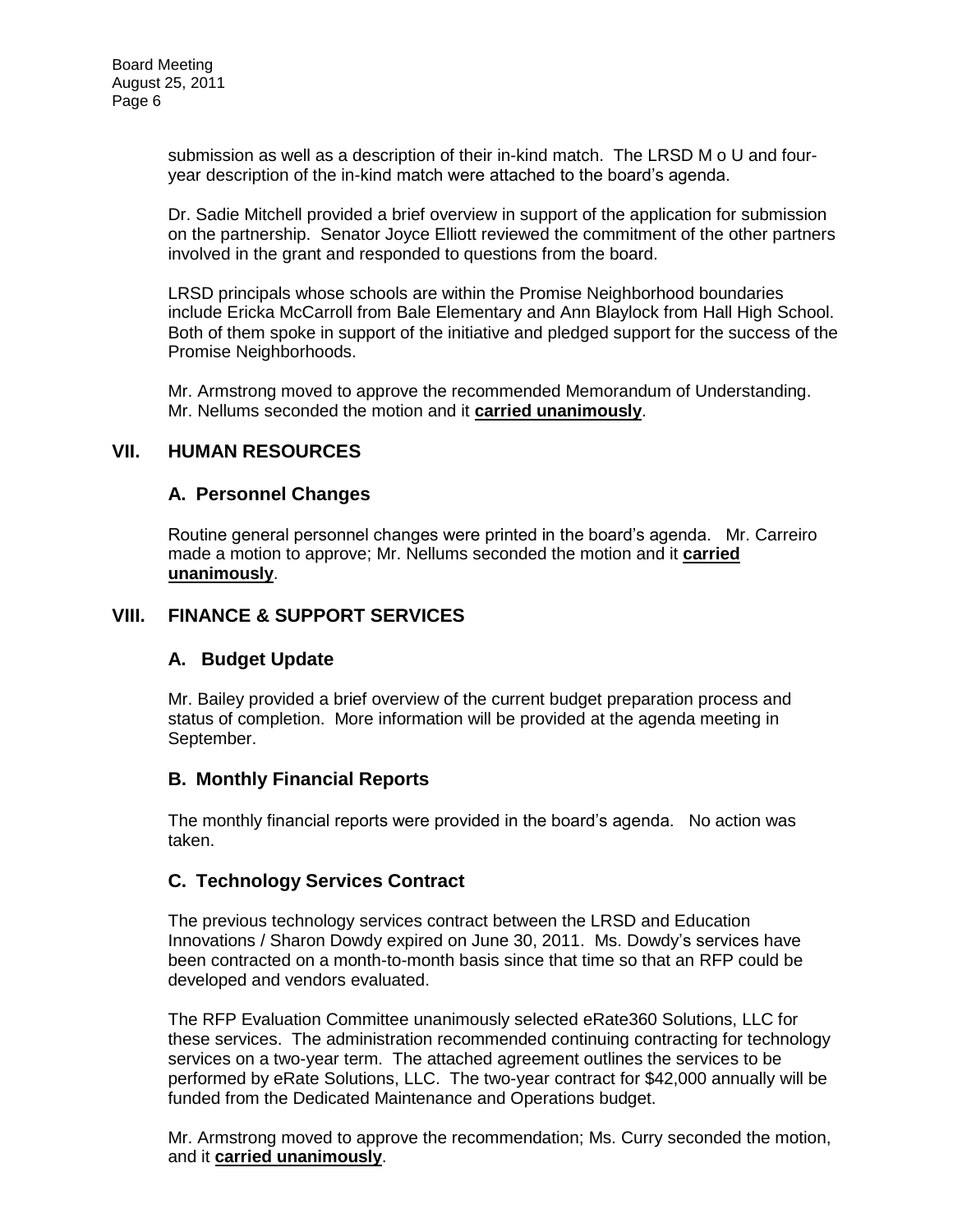Board Meeting August 25, 2011 Page 7

*The board took a brief break prior to convening an executive session for an employee hearing.* 

# **SUSPENSION OF THE RULES**

Prior to convening the executive session, Ms. Curry requested a motion to suspend the rules to consider an item not previously included on the board's action agenda. The item was to consider a Memorandum of Understanding to partner with organizations developing a South-Southwest Promise Neighborhood initiative. Mr. Armstrong seconded the motion to suspend the rules, and it **carried unanimously**.

Diane Charles presented a proposal to submit a grant application to develop the Promise Neighborhood initiative in South – Southwest Little Rock. If awarded, the grant would provide learning opportunities to children living south of Roosevelt extending to southwest Little Rock neighborhoods.

Dr. Holmes reported he had not had an opportunity to fully review the Memorandum of Understanding being presented for the board's consideration. He requested that if approval was granted to approve the M o U, it would be contingent upon additional review by the administration before being submitted in September.

Board members discussed the need for additional information and revision to the proposal presented. It was agreed that the board's approval of the M o U be conditional upon the administration's determination that the application be completed sufficiently to submit.

Ms. Curry moved to approve the submission of the M o U with agreed corrections, modifications, and acceptance by the LRSD superintendent and administration. Mr. Nellums seconded the motion, and it **carried 5-1** with Mr. Carreiro voting no.

#### **EXECUTIVE SESSION / EMPLOYEE HEARING**

The board convened an executive session at 9:15 p.m. to conduct an employee hearing. The employee, DD, and his attorneys requested the hearing be closed. Prior to beginning the hearing, Mr. Walker asked that Phillip Vano, the sound technician, be dismissed from the room. He objected to his attendance considering Mr. Vano is also an employee in Maintenance and Operations, and stated that he might later be called as a witness.

<The employee> was recommended for termination for being under the influence of illegal substances at his worksite, Maintenance and Operations. The letter recommending termination was dated July 8, 2011. He was represented by attorneys John Walker and Bridgette Frazier. The LRSD was represented by Attorney Khayyam Eddings.

Ms. Frazier provided opening remarks and stated the allegations of being under the influence of drugs were false. She stated the symptoms presented by <the employee> on the day in question were consistent with those associated with Multiple Sclerosis, a medical condition of which <the employee> had been previously diagnosed.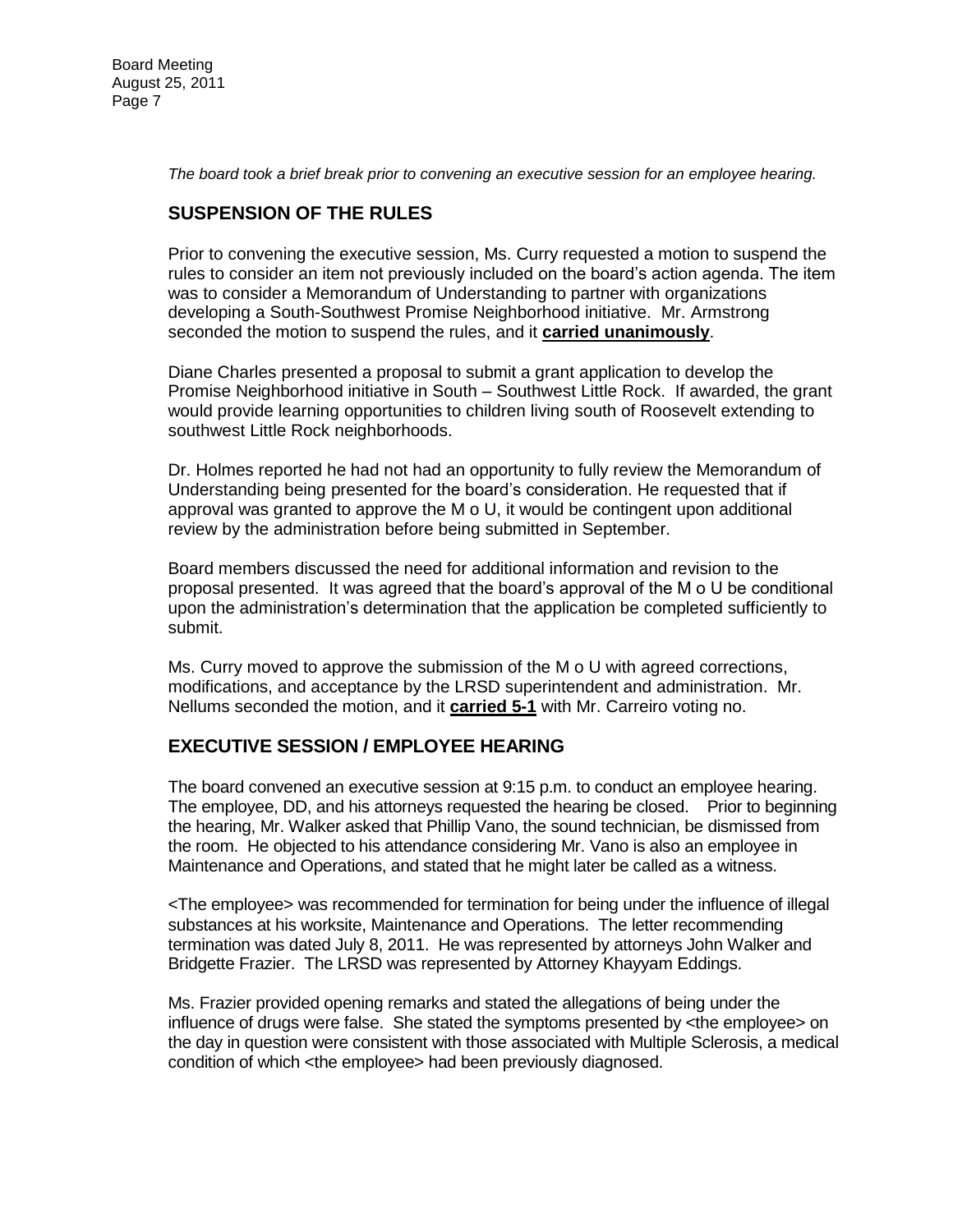Janet Rector, a budget specialist in Maintenance and Operations, was called as a witness. She responded to questions regarding her recollection of the day <the employee> admitted to her that he was using methamphetamines. She stated that she knew <the employee> had been diagnosed with MS, and she responded to questions from Attorney Walker regarding the day <the employee> visited her office and discussed his health problems and drug usage. She stated <the employee> admitted to her that he had "relapsed," and she believed he was referring to his use of meth after having been in rehab for a time.

Wayne Adams was called as a witness. He reported that he spoke with Safety and Security Director, Bobby Jones, after receiving the information reported by Ms. Rector. He and Mr. Jones agreed that <the employee> should be drug tested. Mr. Adams reported that on the day after <the employee> spoke with Ms. Rector about his drug usage, he spoke with him regarding being drug tested and about the possibility of receiving additional rehabilitation and treatment.

At that time, <the employee> refused to be drug tested and had written a statement agreeing to pursue options for treatment. After the weekend, <the employee> returned to Mr. Adams and stated he was then willing to be drug tested. He changed his mind after again meeting with Mr. Adams and Bobby Jones. After this meeting, it was determined that there was sufficient cause to recommend termination because of his behavior and his refusal to take a drug test.

Harold Jump, facilities services employee, testified briefly that he had found <the employee> sleeping in his office on the day reported earlier by Ms. Rector. Ms. Rector was recalled for additional questions regarding the time period after <the employee's> conversation in her office. It was implied that she had sent <the employee> to Mr. Jump's office to sleep.

Bobby Jones, Director of Safety and Security, responded to questions regarding the district's drug testing policy and the options available for treatment of employees with drug problems. He was questioned regarding his meeting and interview with <the employee> and the reasons why <the employee> was not taken to Baptist Hospital for the drug testing.

<The employee> was called and reported he had received good performance evaluations since he became employed at Maintenance and Operations. He reported being diagnosed with MS and described the symptoms associated with that illness. He admitted to using methamphetamines and reported he had previously entered a treatment program on his own. Prior to entering the rehab program, he had not had any problems at work with his performance. He believed that he was treated differently by the administration when he returned to work after being in rehab.

<The employee> denied using any illegal drugs on the days documented in the termination file. He responded to questions regarding filing for short term disability benefits, and he was asked why he reported to work on the day in question if he knew he was unable to work. He had reported to Facilities Services, but did not clock in because he wasn't feeling well.

Board members questioned him regarding the prescription medications he was taking including valium and hydrocodone. He was asked to describe further the symptoms of MS and Ms. Frazier provided handouts for the board's consideration.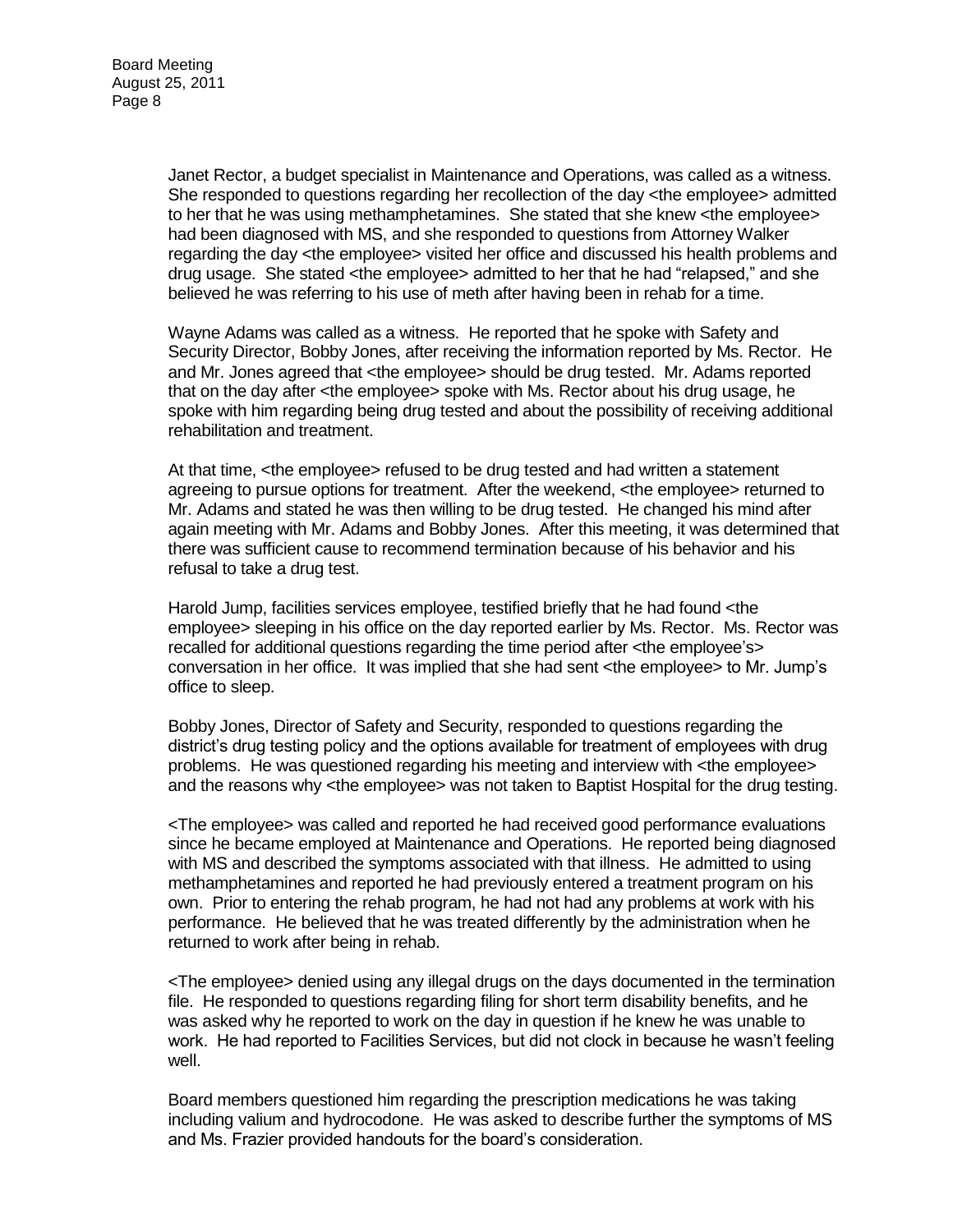David Hartz responded to questions regarding notification in Human Resources of <the employee's> diagnosis of MS. He responded to questions regarding notification of the district's drug policies and he admittedly was uncertain regarding the employee's receiving copies of the drug policies upon employment.

The board convened a closed conference at 1:50 p.m. for deliberations. They returned from executive session at 2:20 p.m. and reported no action had been taken.

There were six points included in the letter recommending termination of employment for <the employee>.

Finding of Fact No. 1: The suspicion that the employee was under the influence of alcohol and/or illegal drugs on Wednesday morning June 8, 2011, while on LRSD premises . . .

Action taken: Mr. Carreiro moved that the reason set forth in Fact Number One was proven. Ms. Curry seconded the motion and it **carried unanimously**.

Finding of Fact No. 2: Employee was sleeping in the LRSD Preventive Maintenance office during working hours on June 8, 2011, after appearing for work talking incoherently and unable to walk without staggering . . . .

Action taken: Mr. Carreiro moved that the reason set forth in Fact Number Two was proven. Mr. Adams seconded the motion and it **carried unanimously**.

Finding of Fact No. 3: Employee admitted to the Maintenance and Operations Director, Budget Analyst and Electrical Foreman that he currently used methamphetamines.

Action taken: Mr. Carreiro made a motion finding that Fact Number Three was proven. Mr. Adams seconded the motion and it **carried unanimously**.

Finding of Fact No. 4: Employee told the Maintenance and Operations Director and the Budget Analyst that he could not pass a drug test.

Action taken: Mr. Carreiro moved that the facts in Fact Number Four was proven. Mr. Adams seconded the motion and it **carried 3-1**, with Mr. Mr. Armstrong voting no.

Finding of Fact No. 5: Employee refused to submit to a drug screening on Monday, June 13, 2011.

Action taken: Mr. Carreiro moved that Finding of Fact Number Five was proven. Ms. Curry seconded the motion and it **carried unanimously**.

Finding of Fact No. 6: After refusing to submit to a drug screening, the employee left work prior to the end of his shift without authorization.

Action taken: Mr. Carreiro moved that Finding Number Six was not proven. Ms. Curry seconded the motion and it **carried 3-2**, with Mr. Adams and Ms. Fox voting no.